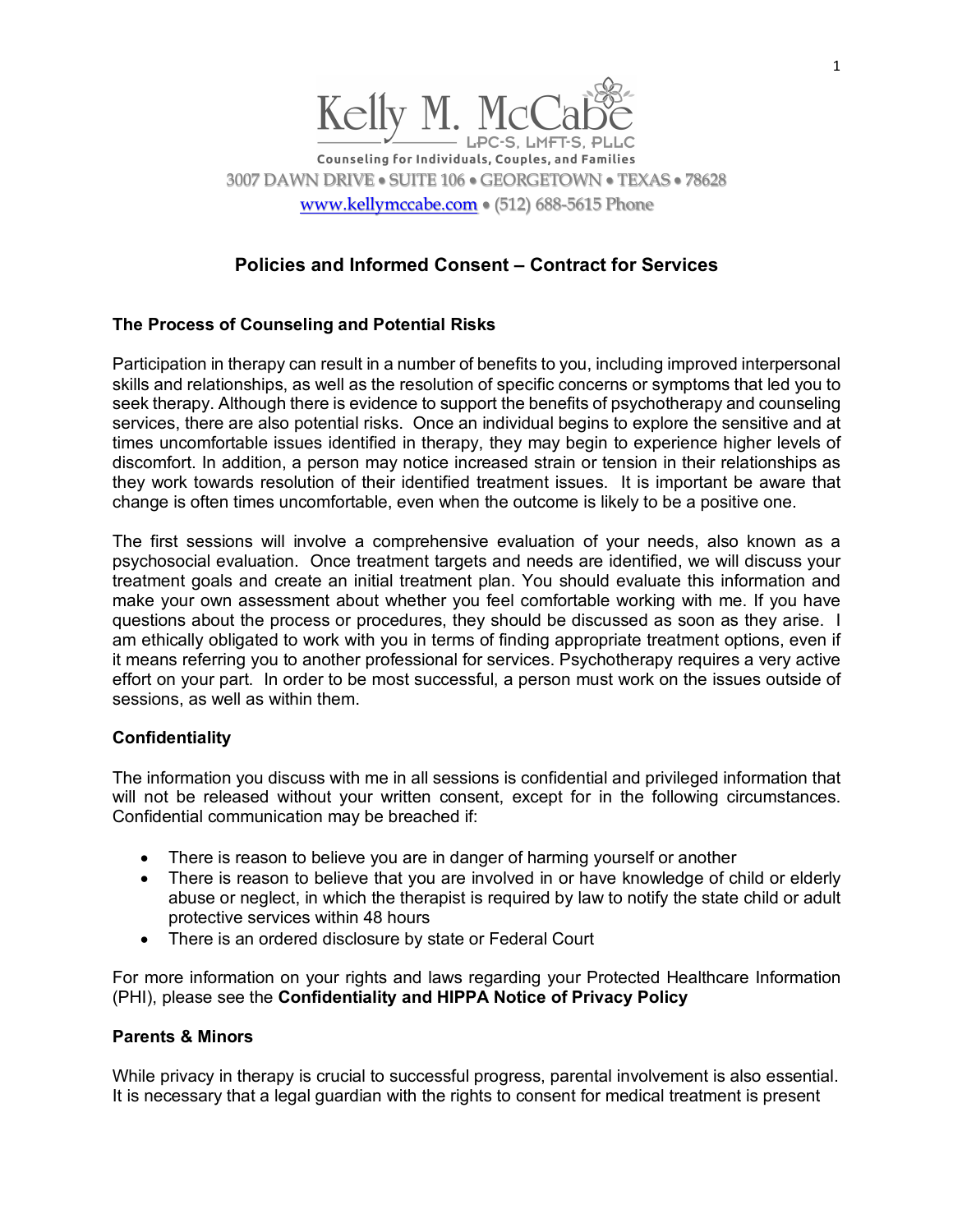with the minor child for the session, even if I am seeing the child individually for the duration of the scheduled session. It is also important to remember that the process of building a therapeutic alliance requires trust and treating the sensitive information discussed in session as confidential.

If a child or adolescent cannot trust me to create the same environment for them as my adult clients, the process is not likely to be beneficial. Please consider this when asking for details of the session and continue open dialogue with me about your concerns. Please know that I am legally obligated to report abuse and neglect, as well as to inform the caregivers or take precautions to protect the child/adolescent from harm. If the session is concerning any imminent danger to the minor child, the parent/guardian and/or proper authorities will be alerted.

Please be advised that prior to the commencement of services with a minor client who is named in a custody agreement or court order, I am obligated to obtain and review a current copy of the custody agreement or court order, as well as any applicable part of the divorce decree. I am obligated to maintain these documents in the client's record and abide by the documents at all times. Please bring these documents with the minor child when presenting for the first session.

If you are seeking services for a minor that is involved in a suit affecting the parent child relationship (example: custody, divorce, guardianship, parental rights), please be aware that I provide strictly therapeutic services. I am not a forensic evaluator or parent coordinator and I do not offer case studies, parent fitness evaluations, or home studies. If I am subpoenaed for testimony in a legal proceeding related to custody, please understand that it will be detrimental to the therapeutic relationship and I will in most cases be ethically obligated to terminate services. For any legal concerns regarding subpoenaing your therapist as a witness or the protected and confidential records, please see applicable fees in the Fee, Scheduling, and late cancelations section and please contact me directly – Kelly McCabe at (512)688-5615

### **Fees, scheduling and late cancellations**

Payment for psychotherapy is due at the time services are rendered. Payment is accepted in the form of credit card, cash, or check. Unless it has been prearranged with your provider, services may not be provided as scheduled if the client has an outstanding balance. To avoid accumulation of a balance, clients are encouraged to complete a Billing Agreement and to provide credit card information to remain on file during the time they are active clients. Credit cards will only be billed for services provided, returned check fees, or no-show/late cancellation charges. Credit card information is securely destroyed 60 days after your last session or immediately upon your communication that you are terminating the therapeutic relationship. A \$30 fee is charged for each returned check.

### **No shows and late cancellations**

Appointments will ordinarily be 55 minutes in duration, at an agreed upon frequency. The time scheduled for your appointment is assigned to you and you alone. If you need to cancel or reschedule a session, I ask that you provide 24hour notice. If you miss a session without canceling, or cancel with less than 24hour notice, it is rarely possible to fill the spot with another person in need. In addition, late arrivals will still need to end on time as I am unable to allow these sessions to push in to my next client's scheduled time. All no shows and late cancelations (less than 24hour notice) will be charged a \$50 fee that must be payed prior to the next scheduled session. If the client is unable to pay the fee prior to the next session, they will be allowed to reschedule up to 2 times, with sufficient notice, before any future appointments are cancelled.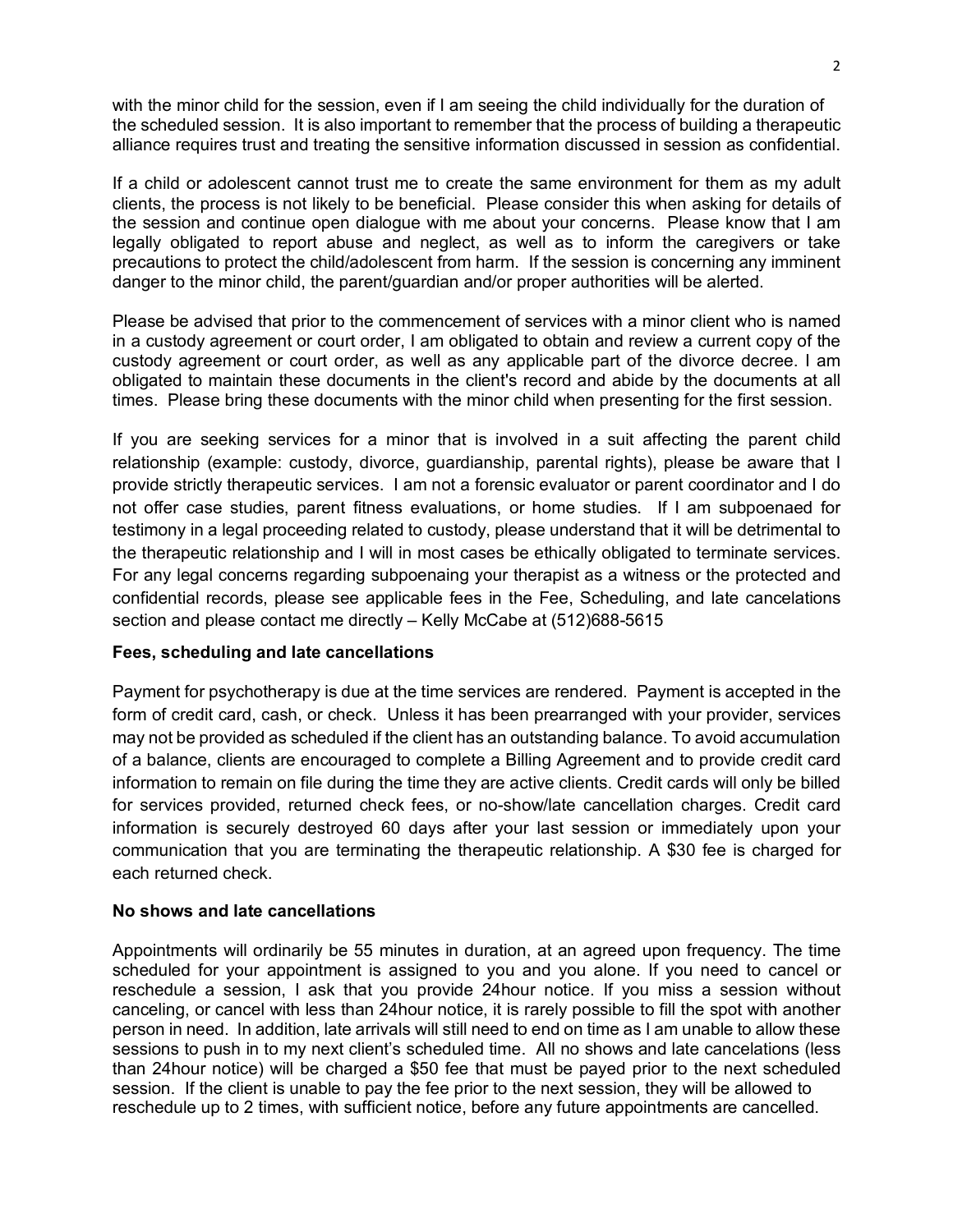Medical and other explainable emergencies will be considered in the assessment of a no show fee if a diligent effort is made to alert the therapist in a timely manner.

### **Standard Fees**

Free Initial Consultation - 15 minutes (by phone or video during office hours)

\$150 55minute session

\$200 90minute session

## **Phone Consultations**

Phone messages are answered during office hours often in between sessions and are often kept to a minimum of 5 to minutes in an effort to provide timely responses to all of my clients. If you require a longer conversation, please schedule a Phone Consultation with me during office hours.

Phone Consultation Costs scheduled during regular practice hours are billed at a rate of \$150/hour in 15 minute increments. After hours are subject to an additional \$50 surcharge unless previously agreed within the contract for services.

### **Fees for Requests for Client Records**

You have the right to review or receive a summary of your records at any time, except in limited legal circumstances or situations when such release might be harmful to you or others. All requests for records must be made in writing. Fees for the copying of records provided will be charged at a minimum of \$25.00 for the first 10 pages, and then \$.25 cents per page for each page thereafter. Should you require this office to mail them, you will also be billed for the certified mail with receipt and signature required to specified address. We are required by law to provide records to you within fifteen (15) days of receiving a written request in non-emergency situations. However, a minimum advance notice of one week prior to the need for records is preferred.

### **Fees for Depositions and Court Testimony**

If you are seeking services for a minor that is involved in a suit affecting the parent child relationship (example: custody, divorce, guardianship, parental rights), please be aware that I provide strictly therapeutic services. I am not a forensic evaluator or parent coordinator and I do not offer case studies, parent fitness evaluations, or home studies. If I am subpoenaed for testimony in a legal proceeding related to custody, please understand that it will be detrimental to the therapeutic relationship and I will in most cases be ethically obligated to terminate services.

If the therapist is to receive a subpoena, please set up a time during office hours to serve the subpoena. It is also requested that a minimum of one week notice be given to the therapist in the interest of allowing clients to be rescheduled if necessary. If a subpoena is received with less

than 72-hour notice of the therapist being requested in court, there will be an additional \$250 expedition charge, as this will greatly and negatively burden the therapist and clients who have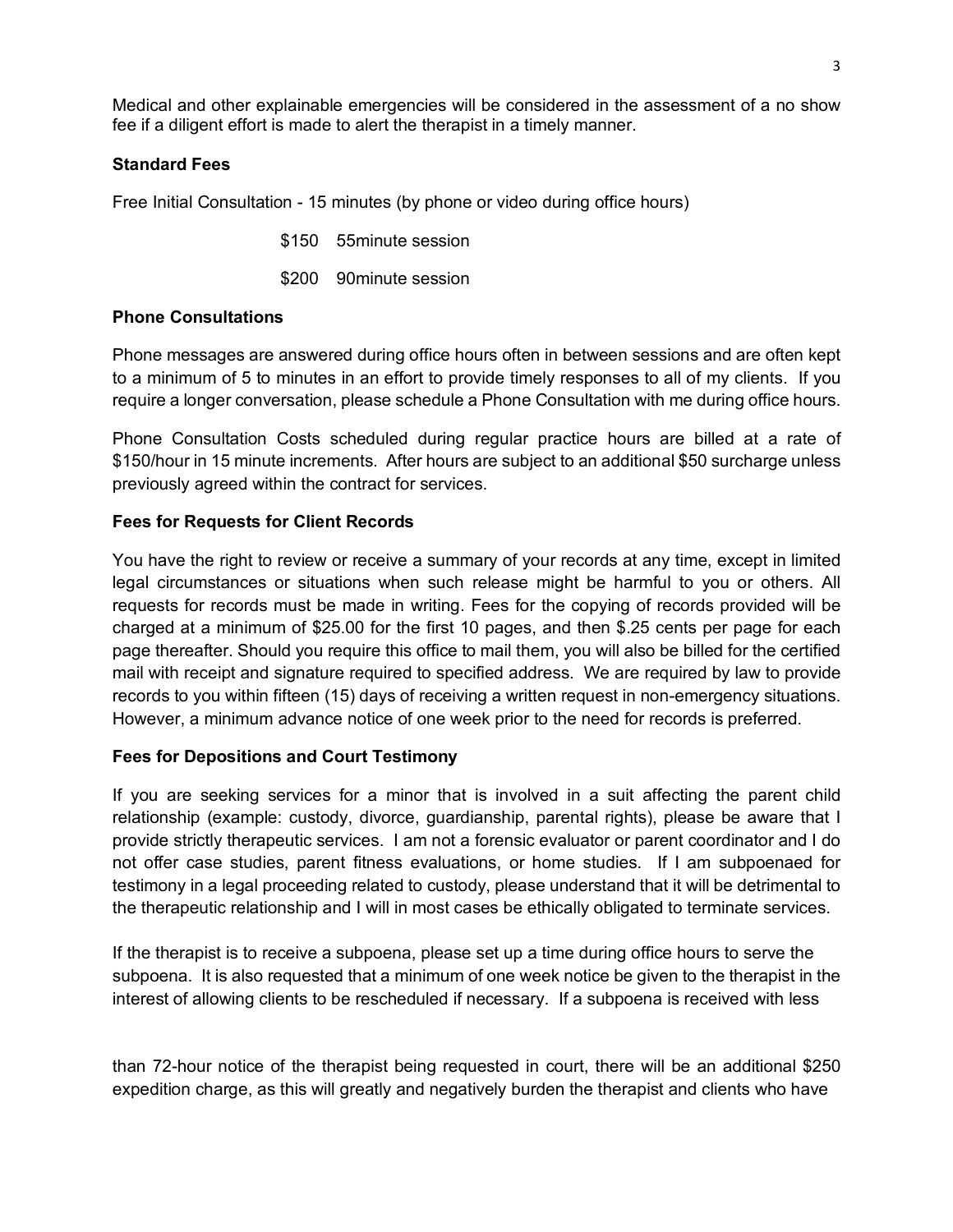been scheduled for the time. The following fee schedule applies to legal services that may be requested.

- Document and preparation time: \$200/hr. (billed in 15 min. increments).
- Phone consults with attorneys for/or in the interest of the client: \$200/hr. (billed in 15 min. increments)
- Depositions: \$250/hr.
- Time Required in Giving Testimony: \$250/hr.
- Court Appearance: \$1000 retainer due within 72 hours of scheduled appearance billed regardless of whether the therapist testifies or is released.
- Filing Court Documents: \$100
- Mileage: The then current IRS standard mileage rate and any travel costs/lodging associated if more than 3hour travel is required.
- All other legal fees and costs that are incurred by the therapist as a result of the legal action and requests.

If the therapist is subpoenaed and the case is reset with less than 72-hour notice prior to the beginning of the day of the scheduled subpoena, trial, and/or testimony, there will be a \$500 fee associated with the cancelation of those scheduled clients, as the therapist will often not be able to reschedule with them with such short notice. Any remaining costs associated with the legal actions will be invoiced as soon as the proceedings are completed and will be applied to the clients account balance.

**\*\*\*\*Unless it has been prearranged with your provider, services may not be provided as scheduled if the client has an outstanding balance. To avoid accumulation of a balance, clients are encouraged to complete a Billing Agreement and to provide credit card information to remain on file during the time they are active clients. Credit cards will only be billed for services provided, returned check fees, or noshow/late cancellation charges.**

## **Policy on social networking and electronic communications**

Kelly McCabe will not engage in social networking with clients on Facebook, MySpace, Instagram, Twitter or any other social networking site. Please do not send "friend" requests to your therapist or otherwise communicate with your therapist through any interactive or social networking websites. It is impossible to guarantee the security and confidentiality of Protected Healthcare Information (PHI) via email and other online platforms and applications. As a result, the confidentiality of your protected healthcare information is not guaranteed if you were to send an email to your provider. **Communication via email, text, online platforms, or application should not be used for medical emergencies or with PHI.**